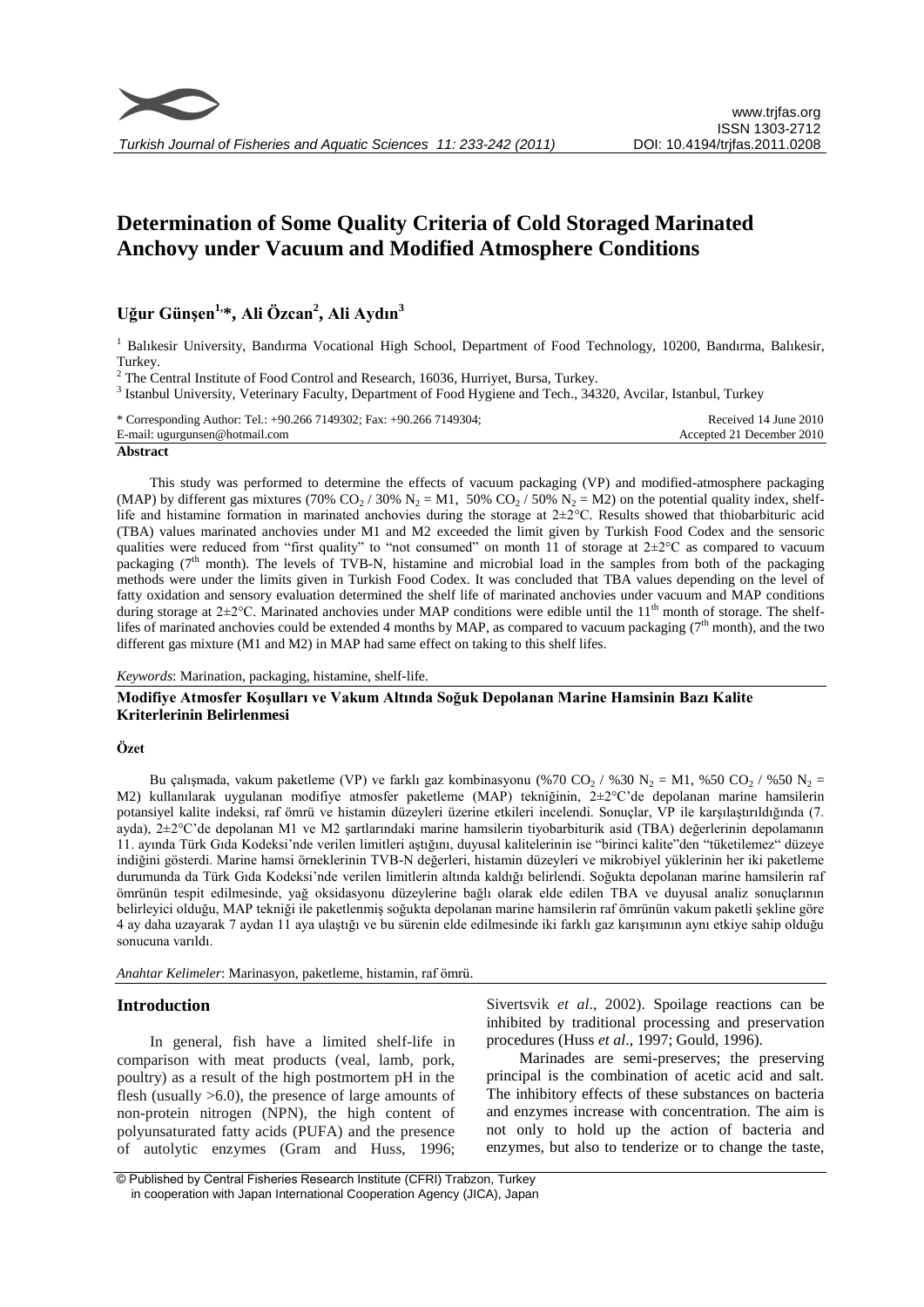texturaland structural properties of raw material, resulting in a product with a characteristic flavour and an extended but limited shelf-life. Marinades stored at cooler temperatures (4-6°C) kept for a long time (Clucas and Ward, 1991; Gökoğlu *et al*., 2004).

The packaging of food products in high-barrier materials and changing the gaseous environment to slow down respiration rates is a process called modified-atmosphere packaging (MAP) (Koski, 1988). Vacuum packaging (VP) is also a type of MAP system because air is removed from a pack and not replaced. VP is normally placed in a pack of low oxygen permeability, air is evacuated and the package sealed (Church, 1998). An evacuated VP pack collapses around the product so that the pressure inside is a little less than atmospheric. The gaseous atmosphere of VP is likely to change throughout storage; hence the pack atmosphere is modified indirectly (Özoğul and Özoğul, 2006).

MAP in combination with chill storage is an ever increasing food preservation method used for a great variety of foods (fresh meat, poultry, fish, sausages, cheese, bakery products, coffee, dry seeds, dry soup, fruits, vegetables) (Goulas and Kontominas, 2006). Though MAP technology has a potential seafood safety risk related to *Clostridium botulinum type E*, consumer preferences for usefulness in handling, good visual display, attractive and safe packaging, hygiene and extension of acceptable shelflife of seafood products have continued to increase (Özoğul and Özoğul, 2006).

Fish muscle is capable of supporting the bacterial formation of a wide variety of amine compounds that come from the decarboxylation of amino acids. Biogenic amine formation in fish and fish products depends on the amino acid content of fish, the presence of bacterial biogenic amine decarboxylases and favourable environmental conditions (Brink *et al*., 1990; Shalaby, 1996; Silla-Santos, 1996). Certain types of bacteria produce decarboxylase enzymes, which act on free amino acids in the fish muscles during spoilage. Biogenic amine formation in seafood is important as histamine, and possibly other biogenic amines, are responsible for scombrotoxic fish poisoning (Taylor, 1986). Furthermore, biogenic amines, have been used as chemical indicators of seafood quality (Jorgensen *et al*., 2000).

Fish are different from other MAP products in terms of their biological structure and chemical composition since they are extremely perishable and generally spoil faster than other muscle foods. Sensory methods, microbiological, chemical and biochemical methods have been used to assess the quality of fish and marine products during handling and storage (Huss, 1995).

The efects of MAP on seafood have been reviewed extensively (Boknaes *et al*., 2002; Cann *et al*., 1983; Chen *et al*., 2003; Davis, 1993; Fagan *et al.,* 2004; Farber, 1991; Goulas, 2007; Goulas and

Kontominas, 2006; Goulas and Kontominas, M.G., 2007; Masniyom *et al.,* 2002; Metin *et al.,* 2002; Özoğul *et al*., 2000; Özoğul *et al*., 2004; Reddy *et al*.,1997; Pastoriza *et al.,* 1998); Sivertsvik *et al*., 2002; Stammen *et al.*, 1990) but limited information exists regarding the some quality criteria and histamine production in cold storaged marinated anchovies under VP and MAP conditions. This study was performed to determine the effects of VP and MAP by different gas mixtures on the potential quality index, shelf-life and histamine formation in marinated anchovies during the storage at 2±2°C.

# **Materials and Methods**

#### **Marination, Packaging and Storage of Anchovies**

In research, fifty kilograms of fresh anchovies (*Engraulis encrasicholus*), used as research material were purchased in the morning from the wholesale fish market in Bandirma, Balikesir, Turkey (3 km from point of processes). The average size and weight of each fish were 11.288±0.042 cm and 9.352±0.073 g, respectively. They were immediately gutted, their heads and bones were removed and the fish were filleted. Then they were placed in brine for marination. The marination process was performed in 4% acetic acid and 10% salt at 4°C for 10 h.

After that, marinated products were divided into theree groups. First group were vacuum packed (VPed) in polyethylene bags. The remaining two groups were packed under MAP conditions by using two different food grade gas mixture, (Oslo, Norway), 70%  $CO_2 / 30\% N_2 = M1$ , in second group, and 50%  $CO<sub>2</sub>$  / 50% N<sub>2</sub> = M2, in third group, were introduced into the package, Sudpac  $PVC + PE$  as first sheet and Oriente Poliamid PE + EVC antifogy material as second sheet onto non-barier polypropilene dishes on a automatic packaging machine (INAUEN Maschinen AG, CH-9199 Type VC999). The final gas/sample ratio was about 2:1 (v/w) for MAP conditions. Packages of VPed and modified atmosphere packaged (MAPed) (M1 and M2) marinated anchovies were stored at 2±2°C.

#### **Analytic Procedures**

Triplicate homogenized samples were taken for analyses after 1, 4, 7 days, and monthly after packaging. Results were recorded as the arithmetic means of the values.

#### **Physical and Chemical Analyses**

pH values, salt (%) (Ludorff and Meyer, 1973), thiobarbituric acid (TBA) as mg malonaldehyde/kg (Varlık *et al*., 1993), total volatile base-nitrogen (TVB-N) as mg N/100 g (Schormüller, 1968) of VPed and MAPed marinated anchovies were determined.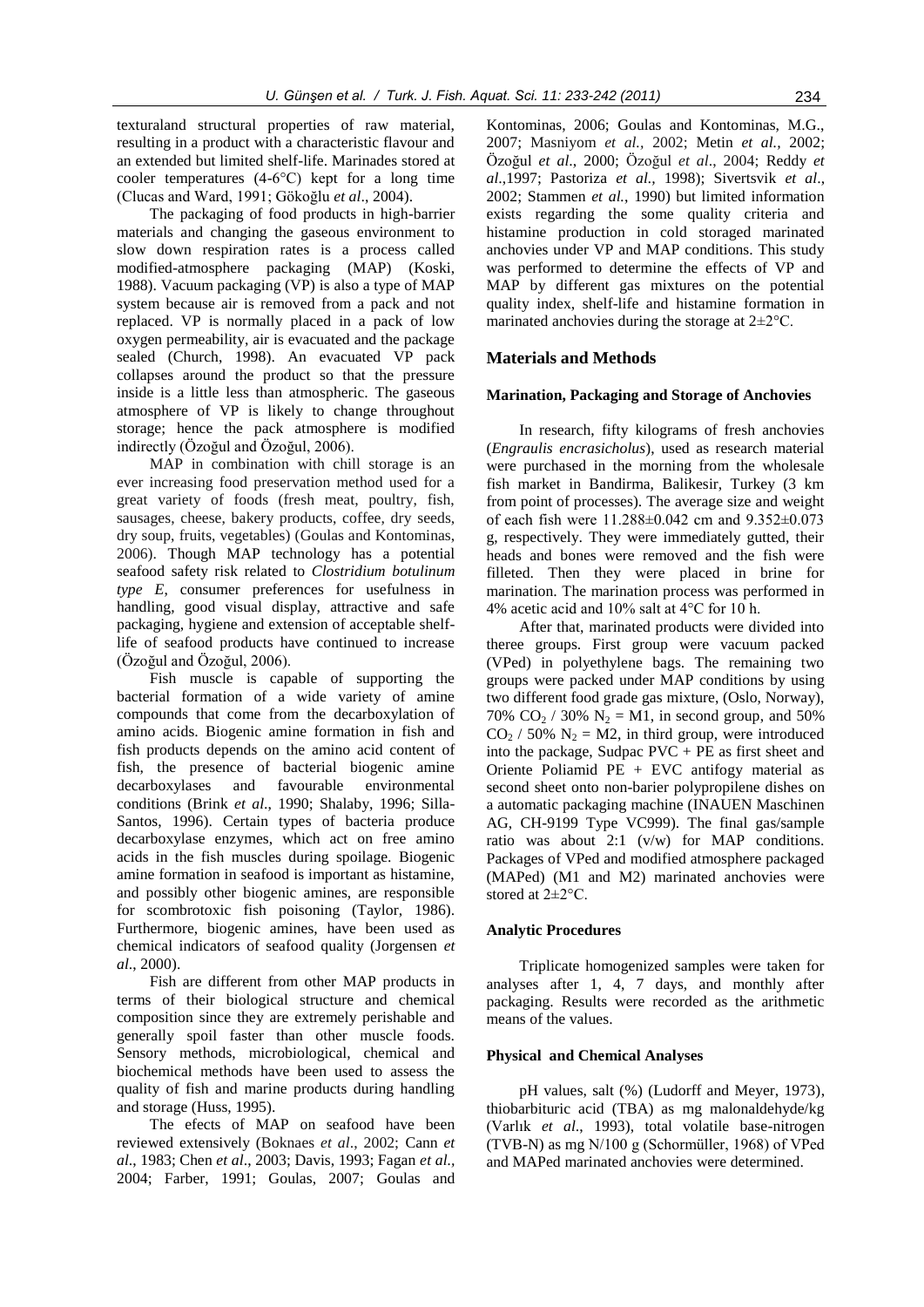#### **Determination of Histamine Level**

Histamine were extracted from the samples using perchloric acid (Merck 100519) and analyzed by HPLC, Hewlewtt Packard Series 1100, in a Spherisorb ODS2 column  $(10 \text{ µm}., 200 \text{ x } 4.6 \text{ mm})$ with a Diode Array Detector at 254 nm after derivatization with dansyl chloride (Sigma D-2625, Sigma-Aldrich, St. Louis, MO, USA) (Şenöz *et al.,* 2000). HPLC flowrate was 1.0 ml/min, the injection volume was 20  $\mu$ l, and colon temperature was 40°C. This method was accredited according to ISO/EN 17025 and during the method validation procedures, the limit of detection was determined as 2.81 mg/kg, the rate of recovery % was ranged to 83.92 and 98.96% and linearity was found to be  $R^2 = 0.9997$  by using five different levels of calibration standarts, 0, 0.1, 1, 2, 3 mg/kg histamine dihydrochloride (Sigma-Aldrich H7250, Sigma-Aldrich, St. Louis, MO, USA) (Figure 1).

#### **Microbiological Analyses**

Twentyfive grams of marinated anchovies were aseptically weighed and transferred into 225 ml of sterile buffered peptone water (Oxoid CM509) and homogenized by Stomacher 400 Lab Blender (Seward Medical, UK) for 2 min. After the decimal dilutions prepared, Total Aerobic Mesophilic Bacteria (TMAB) and Psychrotrophic Bacteria (PB) Counts (Plate Count Agar (PCA) Oxoid CM463), Total Coliform Bacteria (TCB) Count (Violet Red Bile Agar (VRBA) Oxoid CM107), *Escherichia coli* (*E. coli*) (Tryptone Bile X-glucuronide (TBX) Medium Oxoid CM945), *Salmonella* spp. (Rappaport Vassiliadis (RVS) Broth Oxoid CM0866, Selenite Cystine Broth Oxoid CM0699, Brilliant Green Phenol Red Agar Oxoid CM0263, Salmonella-Shigella (SS) Agar Oxoid CM0099, Xylose Lysine Deoxycholate (XLD) Agar Oxoid CM0419), *Listeria monocytogenes (L. monocytogenes)* (Listeria Enrichment Broth Oxoid CM897, Listeria Selective Enrichment Supl. SR141, Listeria Selective Agar Oxoid CM856, Listeria Selective Supplement SR140), *Staphylococcus aureus*  (*S. aureus*) (Baird-Parker Agar (BP) Oxoid CM 275 + SR054C), *Vibrio parahaemolyticus (V. parahaemolyticus)* and *Vibrio cholerae (V. cholerae)*  (Thiosulfate Citrate Bile Sucrose (TCBS) Agar Oxoid CM0333), and *Lactobacillus* spp. (Man Rogosa Sharpe Agar (MRS) Oxoid CM361), and Sulphite Reducing Anaerobes (SRA) (Sulphite Polymyxine Sulphadiazine (SPS) Agar Merck 1.10235) were determined (FDA, 2000; USDA/FSIS, 2000; ISO 2001).

#### **Sensory Analyses**

Sensory evaluations of VPed and MAPed marinated anchovies were performed as described by Schormüller (1968) and were conducted by five previously trained panellists, who were asked to evaluate appearance, odour, flavour and texture by using a form. According to the scoring table, a total score of sensory attributes of 15 means first quality, scores from 14.9 to 13 indicate second quality, scores from 12.9 to 11.0 indicate third quality and scores from 10.9 to 6.0 indicate fourth quality and a score of 6 or less corresponds to spoiled products.

# **Statistical Analyses**

Statistical comparison based on 6 samples for each treatment for each specific storage time. Analysis of variance (ANOVA) was performed with Minitab 14 (Minitab Inc., US) using General Linear Model with Tukey's HSD test at level P<0.05 (95%). The analyses determined the main effects of the experimental variables (time and packaging method) on the responses.

# **Results and Discussion**

Initial quality of raw materials, considering their freshness, microbiological load and physical damage,



**Figure 1**. Linearity, obtained using five different levels of histamine standart.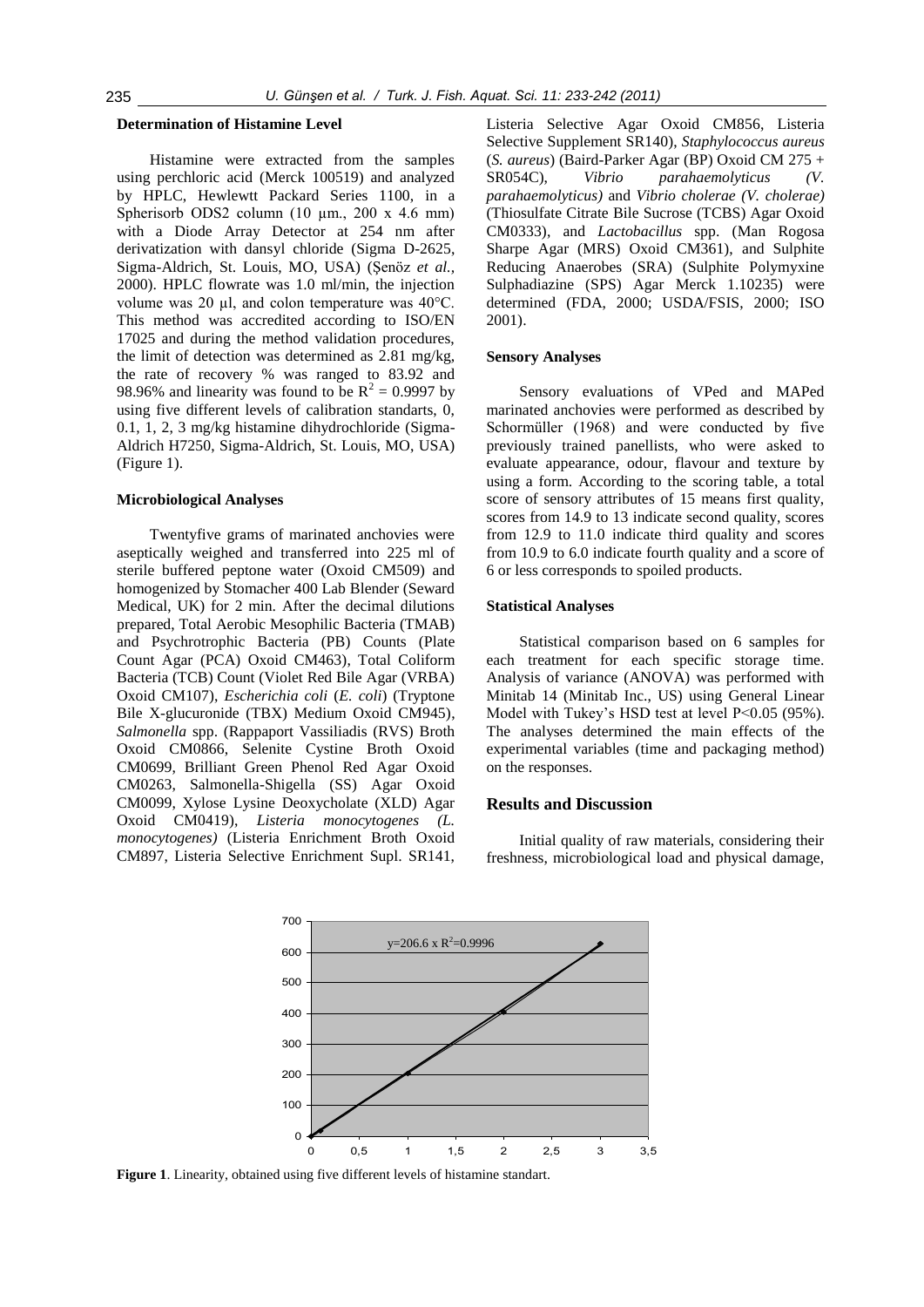| Parameters    | pH                                                                                 |                                |                                | Salt                           |                              | <b>TBA</b>                     | TVB-N                           |                                 | Histamine                       |                                 |  |  |
|---------------|------------------------------------------------------------------------------------|--------------------------------|--------------------------------|--------------------------------|------------------------------|--------------------------------|---------------------------------|---------------------------------|---------------------------------|---------------------------------|--|--|
|               |                                                                                    |                                |                                | (% )                           |                              | (mg/malonaldehyde/kg)          | (mg N / 100 g)                  |                                 | (mg/kg)                         |                                 |  |  |
| Packaging     |                                                                                    | <b>MAP</b>                     |                                | <b>MAP</b>                     |                              | <b>MAP</b>                     |                                 | <b>MAP</b>                      |                                 | <b>MAP</b>                      |  |  |
| Type          | <b>VP</b>                                                                          | M1                             | <b>VP</b>                      | M1                             | <b>VP</b>                    | M1                             | <b>VP</b>                       | M1                              | <b>VP</b>                       | M1                              |  |  |
| Time          |                                                                                    | M <sub>2</sub>                 |                                | M <sub>2</sub>                 |                              | M <sub>2</sub>                 |                                 | M <sub>2</sub>                  |                                 | M <sub>2</sub>                  |  |  |
| Fresh (Day 0) | $6.03 \pm 0.01$                                                                    |                                |                                | $0.19 \pm 0.01$                | $0.02 \pm 0.01$              |                                | $9.7 \pm 0.01$                  |                                 |                                 | $9.18 \pm 0.04$                 |  |  |
| Day 1         | $4.18 \pm 0.02$ <sup>a</sup><br>$4.18 \pm 0.02$ <sup>a</sup><br>$4.03 \pm 0.005^a$ |                                |                                | $4.03 \pm 0.005^{\text{a}}$    | $1.04 \pm 0.02^a$            | $1.04 \pm 0.02^a$              | $8.24 \pm 0.025$ <sup>a</sup>   | $8.24 \pm 0.025$ <sup>a</sup>   | $5.52 \pm 0.035$ <sup>a</sup>   | $5.52 \pm 0.035^a$              |  |  |
|               |                                                                                    | $4.18 \pm 0.02^a$              |                                | $4.03 \pm 0.005^a$             |                              | $1.04 \pm 0.02^a$              |                                 | $8.24 \pm 0.025$ <sup>a</sup>   |                                 | $5.52 \pm 0.035$ <sup>a</sup>   |  |  |
| Day 4         | $4.18 \pm 0.02^a$                                                                  | $4.18 \pm 0.02$ <sup>a</sup>   | $4.05 \pm 0.011$ <sup>a</sup>  | $4.04 \pm 0.012$ <sup>a</sup>  | $1.05 \pm 0.01^a$            | $1.05 \pm 0.02^a$              | $8.29 \pm 0.01^a$               | $8.28 \pm 0.02^a$               | $5.56 \pm 0.03$ <sup>a</sup>    | $5.58 \pm 0.06^a$               |  |  |
|               |                                                                                    | $4.18 \pm 0.02^a$              |                                | $4.05 \pm 0.012$ <sup>a</sup>  |                              | $1.05 \pm 0.02^a$              |                                 | $8.3 \pm 0.026$ <sup>a</sup>    |                                 | $5.54 \pm 0.06^a$               |  |  |
| Day 7         | $4.19 \pm 0.02^a$                                                                  | $4.19 \pm 0.02^a$              | $4.05 \pm 0.011$ <sup>a</sup>  | $4.05 \pm 0.018$ <sup>a</sup>  | $1.05 \pm 0.01^a$            | $1.05 \pm 0.01$ <sup>a</sup>   | $8.32 \pm 0.02^a$               | $8.37 \pm 0.01^a$               | $5.64 \pm 0.035$ <sup>a</sup>   | $5.64 \pm 0.054$ <sup>a</sup>   |  |  |
|               |                                                                                    | $4.20\pm0.02^{\text{ab}}$      |                                | $4.06 \pm 0.006^a$             |                              | $1.05 \pm 0.01^a$              |                                 | $8.35 \pm 0.02^a$               |                                 | $5.72 \pm 0.035$ <sup>a</sup>   |  |  |
| Month 1       | $4.22 \pm 0.015^b$                                                                 | $4.21 \pm 0.02$ <sup>ab</sup>  | $4.21 \pm 0.005^b$             | $4.17 \pm 0.05^b$              | $1.64 \pm 0.01^{ab}$         | $1.46 \pm 0.025$ <sup>ab</sup> | $9.14 \pm 0.02^b$               | $9.82 \pm 0.025^{ab}$           | $5.97 \pm 0.05^a$               | $7.60 \pm 0.0$ <sup>ab</sup>    |  |  |
|               |                                                                                    | $4.21 \pm 0.02^{ab}$           |                                | $4.18 \pm 0.049^b$             |                              | $1.49 \pm 0.026^{ab}$          |                                 | $9.76 \pm 0.027$ <sup>ab</sup>  |                                 | $7.50\pm0.0^{\rm ab}$           |  |  |
| Month 2       | $4.23 \pm 0.01^b$                                                                  | $4.22 \pm 0.02^b$              | $4.35 \pm 0.011$ <sup>cd</sup> | $4.26 \pm 0.015$ <sup>c</sup>  | $2.14 \pm 0.005^b$           | $2.32 \pm 0.015^b$             | $10.09 \pm 0.025$ <sup>c</sup>  | $10.27 \pm 0.01^{\rm b}$        | $6.39 \pm 0.055$ <sup>a</sup>   | $7.66 \pm 0.025$ <sup>ab</sup>  |  |  |
|               |                                                                                    | $4.23 \pm 0.02^b$              |                                | $4.28 \pm 0.014$ <sup>c</sup>  |                              | $2.27 \pm 0.015^b$             |                                 | $10.3 \pm 0.015^{\rm b}$        |                                 | $7.4 \pm 0.04^{ab}$             |  |  |
| Month 3       | $4.25 \pm 0.02$ <sup>bc</sup>                                                      | $4.21 \pm 0.015^b$             | $4.12 \pm 0.005^{ab}$          | $4.21 \pm 0.04^{\rm bc}$       | $2.54 \pm 0.005^{bc}$        | $2.68 \pm 0.02$ <sup>bc</sup>  | $11.08 \pm 0.02$ <sup>d</sup>   | $11.32 \pm 0.02$ <sup>bc</sup>  | $8.92 \pm 0.08^{ab}$            | $9.17 \pm 0.05^{\rm b}$         |  |  |
|               |                                                                                    | $4.22 \pm 0.015^b$             |                                | $4.23 \pm 0.025$ <sup>bc</sup> |                              | $2.63 \pm 0.02$ <sup>bc</sup>  |                                 | $11.29 \pm 0.01$ <sup>bc</sup>  |                                 | $9.19 \pm 0.025^b$              |  |  |
| Month 4       | $4.26 \pm 0.02$ <sup>bc</sup>                                                      | $4.18 \pm 0.02^b$              | $4.06 \pm 0.011^a$             | $4.19 \pm 0.036^b$             | $3.18 \pm 0.01$ <sup>c</sup> | $3.27 \pm 0.015$ <sup>c</sup>  | $11.94 \pm 0.02$ <sup>de</sup>  | $12.15 \pm 0.02$ <sup>c</sup>   | $12.85 \pm 0.079$ <sup>bc</sup> | $11.48 \pm 0.075$ <sup>bc</sup> |  |  |
|               |                                                                                    | $4.19 \pm 0.015$ <sup>bc</sup> |                                | $4.17 \pm 0.032^b$             |                              | $3.32 \pm 0.02$ <sup>c</sup>   |                                 | $12.19 \pm 0.02$ <sup>c</sup>   |                                 | $11.80 \pm 0.045$ <sup>bc</sup> |  |  |
| Month 5       | $4.28 \pm 0.015$ <sup>c</sup>                                                      | $4.17 \pm 0.02$ <sup>bc</sup>  | $3.85 \pm 0.015$ <sup>de</sup> | $4.14 \pm 0.05^{\rm b}$        | $3.92 \pm 0.02$ <sup>d</sup> | $4.24 \pm 0.035$ <sup>d</sup>  | $12.74 \pm 0.03$ <sup>ef</sup>  | $13.01 \pm 0.01$ <sup>cd</sup>  | $17.69 \pm 0.066$ <sup>cd</sup> | $14.37 \pm 0.04$ <sup>c</sup>   |  |  |
|               |                                                                                    | $4.17 \pm 0.02$ <sup>c</sup>   |                                | $4.15 \pm 0.045^b$             |                              | $4.37 \pm 0.03$ <sup>d</sup>   |                                 | $13.14 \pm 0.02$ <sup>cd</sup>  |                                 | $14.18 \pm 0.03$ <sup>c</sup>   |  |  |
| Month 6       | $4.33 \pm 0.005$ <sup>d</sup>                                                      | $4.16 \pm 0.01^{\rm bc}$       | $3.72 \pm 0.011$ <sup>de</sup> | $4.09 \pm 0.04$ <sup>a</sup>   | $5.19 \pm 0.02$ <sup>e</sup> | $4.82 \pm 0.03^{\text{de}}$    | $13.86 \pm 0.025$ <sup>fg</sup> | $14.21 \pm 0.02$ <sup>d</sup>   | $24.39 \pm 0.14$ <sup>e</sup>   | $19.00 \pm 0.03$ <sup>d</sup>   |  |  |
|               |                                                                                    | $4.16 \pm 0.02$ <sup>bc</sup>  |                                | $4.07 \pm 0.05^{\circ}$        |                              | $4.76 \pm 0.03$ <sup>de</sup>  |                                 | $14.27 \pm 0.01$ <sup>d</sup>   |                                 | $19.27 \pm 0.03$ <sup>d</sup>   |  |  |
| Month 7       | $4.36 \pm 0.01$ <sup>de</sup>                                                      | $4.15 \pm 0.01$ <sup>c</sup>   | $3.62 \pm 0.025$ <sup>e</sup>  | $3.92 \pm 0.03^a$              | $6.74 \pm 0.02$ <sup>g</sup> | $5.29 \pm 0.03^e$              | $15.78 \pm 0.02$ <sup>th</sup>  | $15.18 \pm 0.015$ <sup>de</sup> | $37.42 \pm 0.09$ <sup>gh</sup>  | $23.08 \pm 0.07$ <sup>de</sup>  |  |  |
|               |                                                                                    | $4.14 \pm 0.015$ <sup>c</sup>  |                                | $3.95 \pm 0.03^a$              |                              | $5.32 \pm 0.03^e$              |                                 | $15.21 \pm 0.026$ <sup>de</sup> |                                 | $23.19 \pm 0.05$ <sup>de</sup>  |  |  |
| Month 8       |                                                                                    | $4.14 \pm 0.02$ <sup>c</sup>   |                                | $3.88 \pm 0.06$ <sup>cd</sup>  |                              | $5.92 \pm 0.05$ <sup>f</sup>   |                                 | $15.89 \pm 0.024$ <sup>de</sup> |                                 | $29.23 \pm 0.05$ <sup>t</sup>   |  |  |
|               |                                                                                    | $4.13 \pm 0.015$ <sup>bc</sup> |                                | $3.86 \pm 0.04$ <sup>cd</sup>  |                              | $5.97 \pm 0.03$ <sup>f</sup>   |                                 | $15.94 \pm 0.025$ <sup>e</sup>  |                                 | $30.32 \pm 0.1$ <sup>f</sup>    |  |  |
| Month 9       |                                                                                    | $4.11 \pm 0.015$ <sup>d</sup>  |                                | $3.79 \pm 0.058$ <sup>d</sup>  |                              | $6.42{\pm}0.03^{\mathrm{fg}}$  |                                 | $17.09 \pm 0.01$ <sup>ef</sup>  |                                 | 38.54 $\pm$ 0.29 <sup>gh</sup>  |  |  |
|               |                                                                                    | $4.1 \pm 0.02$ <sup>cd</sup>   |                                | $3.81 \pm 0.045$ <sup>d</sup>  |                              | $6.51 \pm 0.02$ <sup>fg</sup>  |                                 | $17.21 \pm 0.015$ <sup>ef</sup> |                                 | $38.56 \pm 0.3$ <sup>gh</sup>   |  |  |
| Month 10      |                                                                                    | $4.03 \pm 0.015$ <sup>de</sup> |                                | $3.68 \pm 0.065$ <sup>de</sup> |                              | $6.95 \pm 0.003^{\rm h}$       |                                 | $19.64 \pm 0.015$ <sup>fg</sup> |                                 | $43.61 \pm 0.41$ <sup>h1</sup>  |  |  |
|               |                                                                                    | $4.04 \pm 0.01$ <sup>d</sup>   |                                | $3.7 \pm 0.062$ <sup>de</sup>  |                              | $6.91 \pm 0.003$ <sup>h</sup>  |                                 | $19.57 \pm 0.02$ <sup>fg</sup>  |                                 | $45.32 \pm 0.15^h$              |  |  |
| Month 11      |                                                                                    | $3.88 \pm 0.02$ <sup>e</sup>   |                                | $3.51 \pm 0.06$ <sup>ef</sup>  |                              | $7.74 \pm 0.003$               |                                 | $22.47 \pm 0.025$ <sup>1</sup>  |                                 | $46.89 \pm 0.24$ <sup>h</sup>   |  |  |
|               |                                                                                    | $3.91 \pm 0.015$ <sup>e</sup>  |                                | $3.54 \pm 0.054$ <sup>ef</sup> |                              | $7.82 \pm 0.003$               |                                 | $23.01 \pm 0.02$ <sup>ij</sup>  |                                 | $47.24 \pm 0.05^{\text{hi}}$    |  |  |

**Table 1.** Physical and chemical quality changes and the levels of histamine of VPed and MAPed marinated anchovies during storage period

\* Means with different upper case superscripts in the column are significantly different by ANOVA.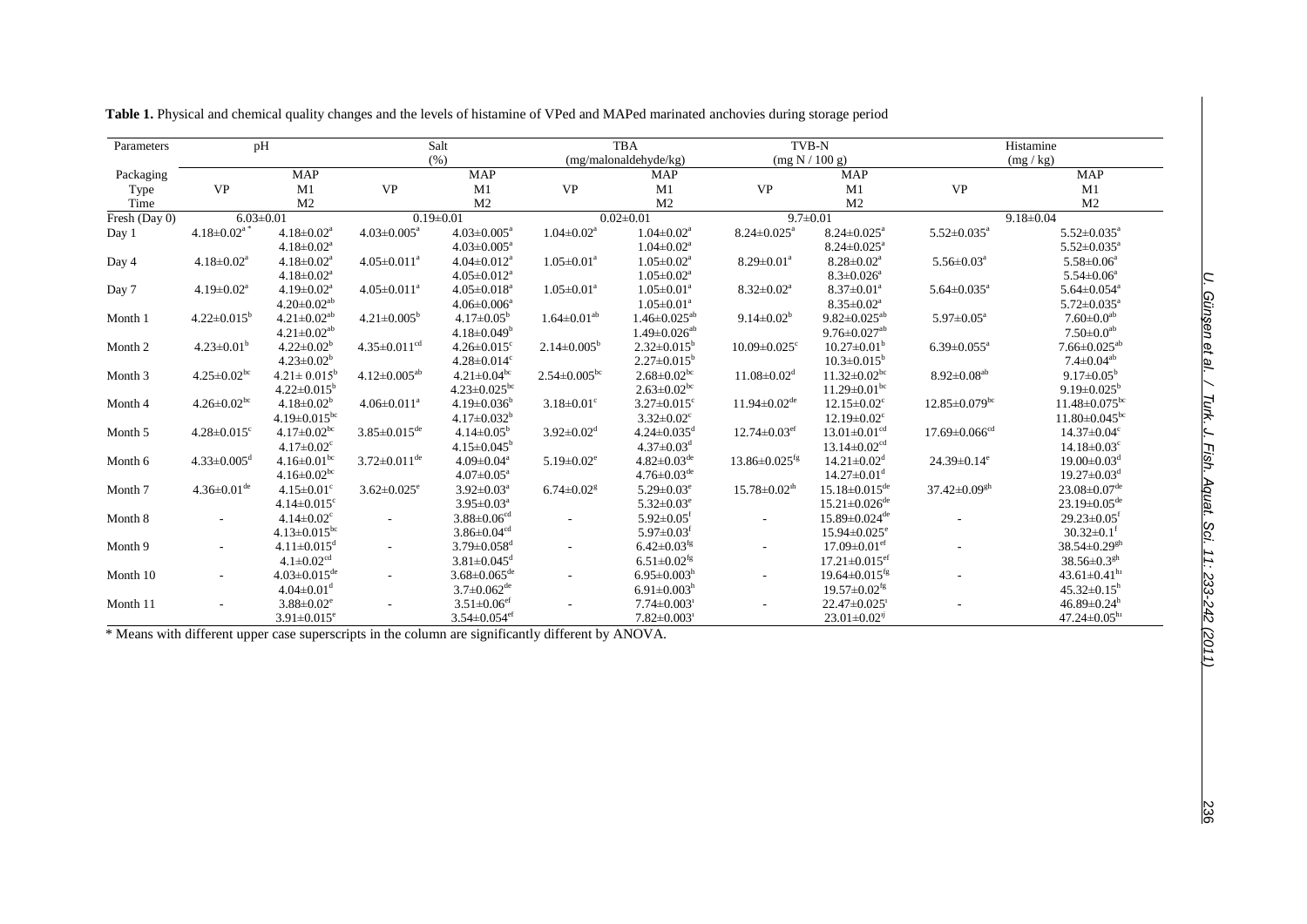|                 |                           | <b>TMAB</b>    |           | <b>TCB</b>      |           | E.coli         | Salmonella spp.     |                | S. aureus<br>L. monocytogenes |           |                     | <b>PB</b> |                   | Lactobacillus  |                | <b>SRA</b> |                |
|-----------------|---------------------------|----------------|-----------|-----------------|-----------|----------------|---------------------|----------------|-------------------------------|-----------|---------------------|-----------|-------------------|----------------|----------------|------------|----------------|
| Parameters      |                           | (cfu/g)        |           | (MPN/g)         |           | (MPN/g)        |                     | (25g)          | (25g)                         | (cfu/g)   |                     | (cfu/g)   |                   | spp. $(cfu/g)$ |                | (cfu/g)    |                |
| Packaging Style |                           | <b>MAP</b>     |           | <b>MAP</b>      |           | <b>MAP</b>     |                     | <b>MAP</b>     | <b>MAP</b>                    |           | <b>MAP</b>          |           | <b>MAP</b>        |                | <b>MAP</b>     |            | <b>MAP</b>     |
|                 | <b>VP</b>                 | M1             | <b>VP</b> | M1              | <b>VP</b> | M1             | <b>VP</b>           | M1             | <b>VP</b><br>M1               | <b>VP</b> | M1                  | <b>VP</b> | M1                | <b>VP</b>      | M1             | <b>VP</b>  | M1             |
| Time            |                           | M <sub>2</sub> |           | M <sub>2</sub>  |           | M <sub>2</sub> |                     | M <sub>2</sub> | M <sub>2</sub>                |           | M <sub>2</sub>      |           | M <sub>2</sub>    |                | M <sub>2</sub> |            | M <sub>2</sub> |
| Fresh (Day 0)   | $4.8 \times 10^{4}$<br>11 |                |           | 3               |           | Not found      |                     | Not found      | $3.0 \times 10^{2}$           |           | $1.9 \times 10^{3}$ |           | $1.2 \times 10^3$ |                |                | <10        |                |
| Day 1           | $5.7x10^3$                | $5.7x10^3$     | $\leq$ 3  | $\leq$ 3        | $\leq$ 3  | $\leq$ 3       | not found not found |                | not found not found           | $<$ 10    | <10                 | <10       | $<$ 10            | <10            | $<$ 10         | <10        | $<$ 10         |
|                 |                           | $5.7x10^3$     |           | $\leq$ 3        |           | $\leq$ 3       |                     | not found      | not found                     |           | <10                 |           | $<$ 10            |                | <10            |            | $<$ 10         |
| Day 4           | $5.7x10^3$                | $5.6x10^3$     | $\leq$ 3  | $\leq$ 3        | $\leq$ 3  | $\leq$ 3       | not found not found |                | not found not found           | <10       | <10                 | $<$ 10    | <10               | <10            | <10            | <10        | $<$ 10         |
|                 |                           | $5.6x10^{3}$   |           | $\leq$ 3        |           | $\leq$ 3       |                     | not found      | not found                     |           | <10                 |           | <10               |                | <10            |            | $<$ 10         |
| Day 7           | $5.4x10^3$                | $5.6x10^{3}$   | $\leq$ 3  | $\leq$ 3        | $\leq$ 3  | $\leq$ 3       | not found not found |                | not found not found           | <10       | <10                 | <10       | $<$ 10            | <10            | $<$ 10         | <10        | <10            |
|                 |                           | $5.6x10^{3}$   |           | $\leq$ 3        |           | $\leq$ 3       |                     | not found      | not found                     |           | <10                 |           | $<$ 10            |                | <10            |            | <10            |
| Month 1         | $4.1x10^{3}$              | $4.6x10^{3}$   | $\leq$ 3  | $\leq$ 3        | $\leq$ 3  | $\leq$ 3       | not found not found |                | not found not found           | $<$ 10    | <10                 | $<$ 10    | $<$ 10            | $<$ 10         | $<$ 10         | <10        | $<$ 10         |
|                 |                           | $4.4x10^3$     |           | $\triangleleft$ |           | $\leq$ 3       |                     | not found      | not found                     |           | <10                 |           | $<$ 10            |                | <10            |            | $<$ 10         |
| Month 2         | $3.8x10^{3}$              | $3.9x10^{3}$   | $\leq$ 3  | $\leq$ 3        | $\leq$ 3  | $\leq$ 3       | not found           | not found      | not found not found           | <10       | <10                 | $<$ 10    | <10               | <10            | <10            | $<$ 10     | $<$ 10         |
|                 |                           | $3.8x10^3$     |           | $\leq$ 3        |           | $\leq$ 3       |                     | not found      | not found                     |           | <10                 |           | <10               |                | $<$ 10         |            | $<$ 10         |
| Month 3         | $2.7x10^{3}$              | $3.2x10^3$     | $\leq$ 3  | $\leq$ 3        | $\leq$ 3  | $\leq$ 3       | not found not found |                | not found not found           | $<$ 10    | <10                 | <10       | <10               | $<$ 10         | $<$ 10         | <10        | $<$ 10         |
|                 |                           | $3.4x10^3$     |           | $\leq$ 3        |           | $\leq$ 3       |                     | not found      | not found                     |           | <10                 |           | <10               |                | <10            |            | $<$ 10         |
| Month 4         | $2.2x10^3$                | $2.4x10^3$     | $\leq$ 3  | $\leq$ 3        | $\leq$ 3  | $\leq$ 3       | not found not found |                | not found not found           | $<$ 10    | <10                 | $<$ 10    | <10               | <10            | <10            | <10        | $<$ 10         |
|                 |                           | $2.6x10^{3}$   |           | $\triangleleft$ |           | $\leq$ 3       |                     | not found      | not found                     |           | <10                 |           | $<$ 10            |                | <10            |            | <10            |
| Month 5         | $2.9x10^{3}$              | $2.5x10^3$     | $\leq$ 3  | $\leq$ 3        | $\leq$ 3  | $\leq$ 3       | not found           | not found      | not found not found           | <10       | <10                 | <10       | $<$ 10            | <10            | $<$ 10         | <10        | $<$ 10         |
|                 |                           | $2.5x10^3$     |           | $\leq$ 3        |           | $\leq$ 3       |                     | not found      | not found                     |           | <10                 |           | <10               |                | <10            |            | <10            |
| Month 6         | $3.7x10^3$                | $2.1x10^3$     | $\leq$ 3  | $\leq$ 3        | $\leq$ 3  | $\leq$ 3       | not found           | not found      | not found not found           | <10       | <10                 | <10       | $<$ 10            | <10            | $<$ 10         | <10        | <10            |
|                 |                           | $1.9x10^{3}$   |           | $\triangleleft$ |           | $\leq$ 3       |                     | not found      | not found                     |           | <10                 |           | $<$ 10            |                | $<$ 10         |            | $<$ 10         |
| Month 7         | $4.9x10^{3}$              | $2.9x10^3$     | $\leq$ 3  | $\leq$ 3        | $\leq$ 3  | $\leq$ 3       | not found           | not found      | not found not found           | <10       | <10                 | <10       | $<$ 10            | <10            | $<$ 10         | <10        | $<$ 10         |
|                 |                           | $2.7x10^3$     |           | $\leq$ 3        |           | $\leq$ 3       |                     | not found      | not found                     |           | <10                 |           | $<$ 10            |                | <10            |            | $<$ 10         |
| Month 8         |                           | $3.7x10^3$     |           | $\leq$ 3        |           | $\leq$ 3       |                     | not found      | not found                     |           | <10                 |           | <10               |                | $<$ 10         |            | $<$ 10         |
|                 |                           | $3.6x10^{3}$   |           | $\leq$ 3        |           | $\leq$ 3       |                     | not found      | not found                     |           | <10                 |           | $<$ 10            |                | <10            |            | $<$ 10         |
| Month 9         |                           | $4.5x10^{3}$   |           | $\leq$ 3        |           | $\leq$ 3       |                     | not found      | not found                     |           | <10                 |           | $<$ 10            |                | $<$ 10         |            | $<$ 10         |
|                 |                           | $4.7x10^{3}$   |           | $\leq$ 3        |           | $\leq$ 3       |                     | not found      | not found                     |           | <10                 |           | $<$ 10            |                | $<$ 10         |            | $<$ 10         |
| Month 10        |                           | $3.9x10^{3}$   |           | $\leq$ 3        |           | $\leq$ 3       |                     | not found      | not found                     |           | <10                 |           | <10               |                | <10            |            | <10            |
|                 |                           | $4.0x10^{3}$   |           | $\leq$ 3        |           | $\leq$ 3       |                     | not found      | not found                     |           | <10                 |           | <10               |                | $<$ 10         |            | $<$ 10         |
| Month 11        |                           | $3.2x10^3$     |           | $\triangleleft$ |           | $\leq$ 3       |                     | not found      | not found                     |           | <10                 |           | $<$ 10            |                | <10            |            | $<$ 10         |
|                 |                           | $3.4x10^3$     |           | $\leq$ 3        |           | $\leq$ 3       |                     | not found      | not found                     |           | <10                 |           | $<$ 10            |                | <10            |            | $<$ 10         |

**Table 2.** Microbiological quality changes of VPed and MAPed marinated anchovies during storage period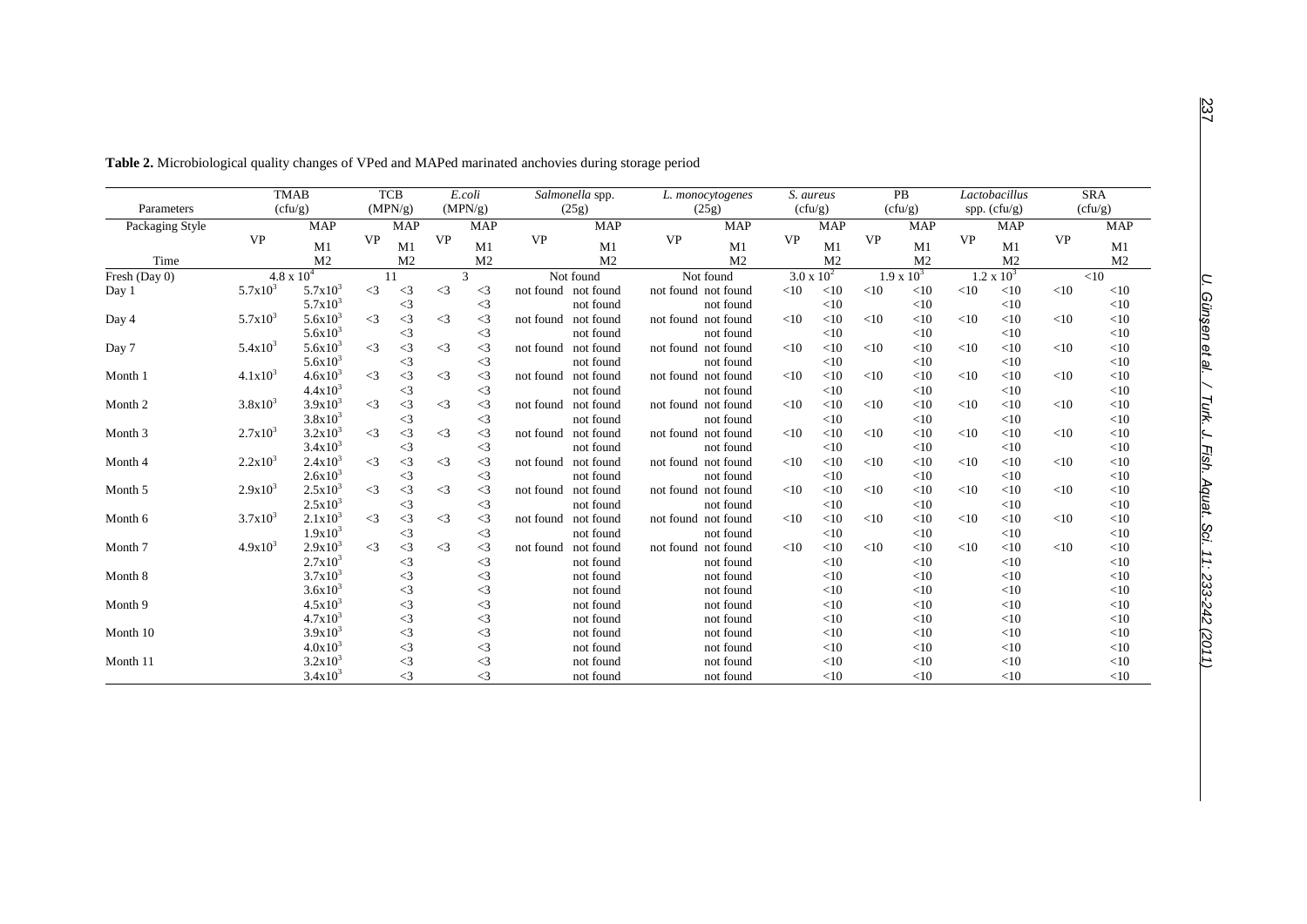is an important factor which influences the quality of end product (Fuselli *et al.*, 1994). In research, the results of physical, chemical, and microbiological analyses and the histamine level of fresh anchovy samples, used as research material were shown in Table 1 and Table 2. All the results were in aggrement to the maximum limits given by Turkish Manual of Seafood Quality Control Limits (Anonymous, 2008).

In marinated products, pH value should not be more than 4.8 (Rehbein and Oehlenschlager, 1996). The average pH level of fresh anchovy samples was 6.03±0.01 on day 0. The average pH level in the samples of marinated anchovy was  $4.18\pm0.02$  on day 1 and increased to an average 4.36±0.01 in VPed marinated anchovy samples on the  $7<sup>th</sup>$  month of storage at  $2\pm2^{\circ}$ C (Table 1). There were significant differencies between the increased average values as depended on the storage period,  $(P<0.05)$ . The average pH level in the samples of VPed marinated anchovy were in agreement with those reported by Aksu *et al*. (1997) and Dokuzlu (1997) for marinated anchovies stored in cold condition.

It is well documented that increasing pH values during storage may be attributed to the production of basic compounds such as ammonia, dimethylamine, trimethylamine as well as other biogenic amines as a result of fish spoilage bacterial action (Goulas and Kontominas, 2007).

As it is seen in Table 1, in contrast, the average pH level of 4.18±0.02 in the samples of MAPed marinated anchovy on day 1 was decreased to an average 3.88±0.02 in the samples of M1 and  $3.91\pm0.015$  in the samples of M2 on the  $11<sup>th</sup>$  month of storage at  $2\pm2^{\circ}$ C. This is probably due to both, to dissolution of  $CO<sub>2</sub>$  in the marinated anchovies which is associated with increased carbonic acid production (Sivertsvik *et al*., 2004) and to the lower production of basic compounds in the samples as a result of the preservative effect of CO<sub>2</sub> (Sivertsvik *et al.*, 2002; Farber, 1991). There were statistical importance between the decreased average pH values as depended on the storage period  $(P<0.05)$ . In addition, no statistical importance were found between the average pH values in the samples of M1 and M2 obtained from each analysis time of storage period.

The average salt level in fresh anchovy samples was found to be 0.19±0.01% on day 0. The average salt level in the samples of VPed marinated anchovy was 4.03±0.005% on day 1 and increased to an average  $4.35\pm0.011\%$  on the 2<sup>nd</sup> month of storage and decreased to an average  $3.62\pm0.025\%$  on the 7<sup>th</sup> month of storage at  $2\pm2^{\circ}$ C (Table 1). This finding was in aggreement with those reported by Dokuzlu (1997) for VPed marinated anchovy stored in cold condition. There were statistical importance between the decreased average salt levels as depended on the storage period (P<0.05).

In MAPed marinated anchovy samples, the level of salt % were increased to an average 4.26±0.015% in the samples of M1 and 4.28±0.014% in the samples

of M2 on the  $2<sup>nd</sup>$  month of storage (P<0.05), and decreased to an average 3.51±0.06% in the samples of M1 and 3.54±0.054% in the samples of M2 on the  $11<sup>th</sup>$  month of storage at  $2\pm2\degree$ C (Table 1) (P<0.05). Pastoriza *et al*. (1998) reported that a delay in chemical, microbiological and sensorial alterations was found and the exudation were reduced markedly in comparison with MAP, when sodium chloride was combined with MAP, this was also reflected by a significantly higher water binding capacity of NaCldipped MAP-stored samples. In our study, the exudation in MAPed marinated anchovies was extremely less than the exudation in VPed marinated anchovies TBA analysis is an important quality index, indicating fat oxidation. Oxidative rancidity is a complex spoilage, and especially occurs in fatty fishes (Connell, 1980). In perfect quality material, TBA value should be less than 3 mg malonaldeyde/kg and, in good quality material, TBA value should not be more than 5 mg malonaldeyde/kg. Consumption limits are from 7-8 mg malonaldehyde/kg (Schormüller, 1968; Schormüller, 1969). Nonetheless, Tarladgis *et al.* (1960) reported that rancidity was occured when TBA value exceeded to 4 mg malonaldehyde/kg.

The average TBA value of fresh anchovy samples was 0.02±0.01 mg malonaldehyde/kg on day 0. The average TBA level of VPed and MAPed marinated anchovy samples was 1.04±0.02 mg malonaldehyde/kg on day 1 and increased to an average 6.74±0.02 mg malonaldehyde/kg in the samples of VPed marinated anchovy on the  $7<sup>th</sup>$  month, and to an average 7.74±0.003 mg malonaldehyde/kg in the samples of M1 and 7.82±0.003 mg malonaldehyde/kg in the samples of M2 on the  $11<sup>th</sup>$ month of storage at  $2\pm2$ °C (Table 1). There were statistical importance between the monthly TBA values in the samples of VPed and MAPed marinated anchovy as depended on the storage period  $(P<0.05)$ . Nonetheless, there were more significant differencies in TBA values of VPed and MAPed (M1 and M2) marinated anchovy samples on month  $6<sup>th</sup>$  and month 8<sup>th</sup> than the other months, respectively. No statistical importance were between the average TBA values in the samples of M1 and M2 obtained from each analysis time of storage period.

It was reported that there was a correlation between the TBA value and sensory evaluation in many researches (Barnett and Nelson, 1991; Ramanathan and Das, 1992). In our study, results of TBA analysis were parallel to sensory analysis. The TBA level of 5 mg malonaldehyde/kg, as described good quality material was exceeded on the  $6<sup>th</sup>$  month and on the  $7<sup>th</sup>$  month of storage period in the samples of VPed and MAPed (M1 and M2) marinated anchovy, respectively. Much more rancidity was experienced by the panellists on the  $7<sup>th</sup>$  month of storage than on the  $6<sup>th</sup>$  month in the samples of VPed marinated anchovy and on the  $11<sup>th</sup>$  month of storage than on the  $10<sup>th</sup>$  month in the samples of MAPed (M1)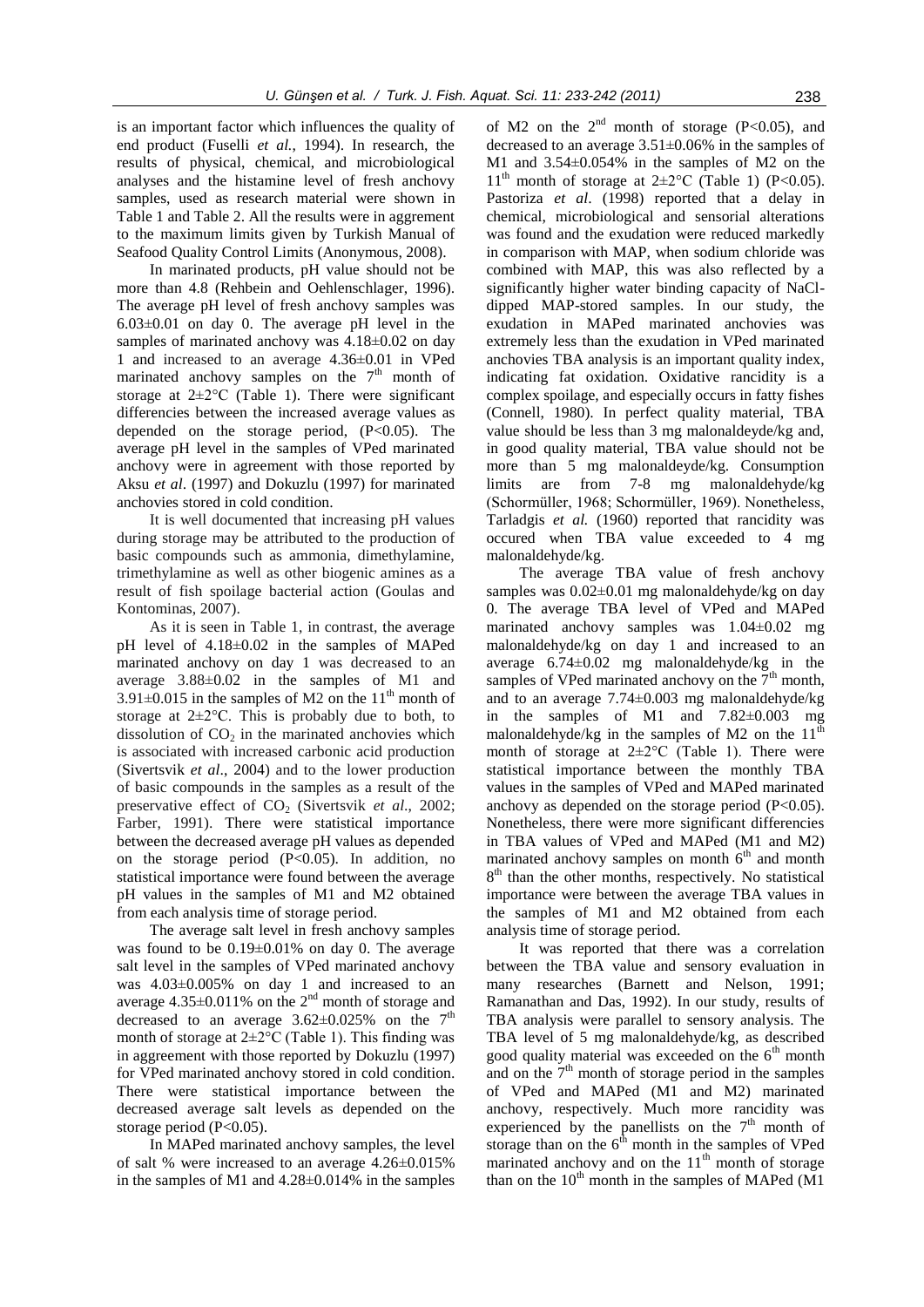and M2) marinated anchovy. According to the TBA results, VPed and MAPed (M1 and M2) marinated anchovies could not be consumed on the  $7<sup>th</sup>$  and  $11<sup>th</sup>$ months of storage at  $2\pm2\degree$ C, respectively, since fat oxidation had intensely progressed. Under MAP conditions, the shelf-life of marinated anchovies was extended up to 4 months for two different gas mixture conditions (M1 and M2) as compared to VP condition.

TVB-N value is a quality index for unprocessed fishery products indicative of fish spoilage as a result of metabolic activity of fish spoilage bacteria and endogenous enzymes action (Connell, 1990; EC Directive 95/149/EC). A level of 35 mg/100 g has been considered as an upper limit above which fishery products are considered to be unfit for human consumption (Ludorf and Meyer, 1973; Schormüller, 1968). In marine fish, TVB-N values of 15-20 mg N/100 g show good quality, whereas TVB-N values of 50 mg N/100 g show poor quality (Connell, 1980). However, upper levels from TVB-N values of 28 mg N/100 g have been reported as "unacceptable" in processed fish, according to the Turkish Manual of Seafood Quality Control Limits (Anonymous, 2008).

In our study, the average TVB-N value in fresh anchovy samples was found to be  $6.03\pm0.01$  mg N/100 g on day 0. The average TVB-N level in the samples of VPed and MAPed marinated anchovy was  $8.24\pm0.025$  mg N/100 g on day 1 and increased to an average  $15.78 \pm 0.02$  mg N/100 g in the samples of VPed marinated anchovy on the  $7<sup>th</sup>$  month of storage at  $2\pm2\degree$ C (Table 1). This findings were in agreement with those reported by Dokuzlu (1997), Aksu *et al.* (1997), Cascado *et al.* (2005) and Olgunoğlu (2007). In MAPed marinated anchovy samples, the average TVB-N level were reached to an average 22.47±0.025 mg N/100 g in the samples of M1 and  $23.01\pm0.02$ mg N/100 g in the samples of M2 on the  $11<sup>th</sup>$  month of storage at 2±2°C (Table 1). This findings were in agreement with those reported by Metin *et al*. (2002)

There were statistical importance between the monthly TVB-N values in VPed and MAPed (M1 and M2) marinated anchovy samples as depended on the storage period  $(P<0.05)$ . In addition, there were more significant differences in TVB-N values of VPed and MAPed (M1 and M2) marinated anchovy samples on month  $6<sup>th</sup>$  and month  $9<sup>th</sup>$  than the other months, respectively. No statistical importance were found between the average of TVB-N values in the samples of M1 and M2 obtained from each analysis time of storage period.

According to TVB-N values, marinated anchovies under VP and MAP conditions were rated "good quality" as described by Connell (1980) and under the unacceptable limit according to the Turkish Manual of Seafood Quality Control Limits (Anonymous, 2008).

In our study, the average histamine level in fresh anchovy samples was 9.18±0.04 mg/kg on day 0. The average histamine level in the samples of VPed and

MAPed marinated anchovy were found to be 5.52±0.035 mg/kg on day 1 and increased to an average 37.42±0.09 mg/kg in the samples of VPed marinated anchovy on the  $7<sup>th</sup>$  month of storage at  $2\pm2\degree$ C (Table 1) (P<0.05), and to an average 57.89±0.24 mg/kg in the samples of M1 and 58.24 $\pm$ 0.15 mg/kg in the samples of M2 on the 11<sup>th</sup> month of storage at  $2\pm2$ °C (Table 1) (P<0.05). No statistical importance were between the average levels of histamine in the samples of M1 and M2, obtained from each analysis time of storage period.

The average level of histamine in the samples of VPed marinated anchovy was in agreement with those reported by Olgunoğlu, (2007). Özoğul *et al.* (2002) reported that histamin levels were 19.68±5.30 mg/100 g on 16 day and 28.42±4.45 mg/100 g on 16 day in herring stored under VP and MAP, respectively and that the lowest histamine level was obtained from herring stored under modified atmosphere packaging, which suggested that  $CO<sub>2</sub>$  inhibits the growth of pyschrotrophic, aerobic, and gram-negative bacteria with histidine decarboxylase activity. In another study performed by Özoğul *et al.* (2004), it was reported that amounts of histamine in sardines (*Sardina pilchardus*) increased during the storage and reached  $14.0\pm1.2$  mg/100 g for VP and  $10.5\pm1.2$  mg/100 g for MAP.

In our study, the average histamine levels in marinated anchovy samples under VP and MAP conditions were under the unacceptable limits of 50 mg/kg and of 100 mg/kg reported by FDA and Turkish Manual of Seafood Quality Control Limits, respectively (FDA, 2001; Anonymous, 2008). In fresh fish, histamine-forming bacteria occurred at low concentration which was less than 0.1% of the total bacterial load isolated from stored fish (Lopez *et al.,* 1996). It was concluded that the inital quality of fish was important for marinade because of histamine which increased continuously. On the other hand, it was seen that the adequate acetic acid / salt ratio in marination was efficient directly on the microorganism growth.

The microbiological analyses results of VPed and MAPed (M1 and M2) marinated anchovy samples are seen in Table 2. The results of TMAB count indicated that MAP was more effective than VP for decreasing the microbial load in marinated anchovy samples storaged at  $2\pm2^{\circ}$ C. CO<sub>2</sub> is the major bacteriostatic factor of MAP.  $CO<sub>2</sub>$  may extend the lag phase and/or generation time in the logaritmic phase of growth, thus inhibiting microbial growth. The effect increases as the temperature decreases, due to the increasing solubility participating of  $CO<sub>2</sub>$ . This anti-microbial behaviour was reported for  $CO<sub>2</sub>$ content up to 30% (Chen *et al*., 2003).

During storage period, TCB, *E. coli, Salmonella* spp., *L. monocytogenes, S. aureus,* PB, *Lactobacillus*  spp. and SRA could not be detected in the samples of VPed and MAPed (M1 and M2) marinated anchovy. These results were probably due to both, the adequate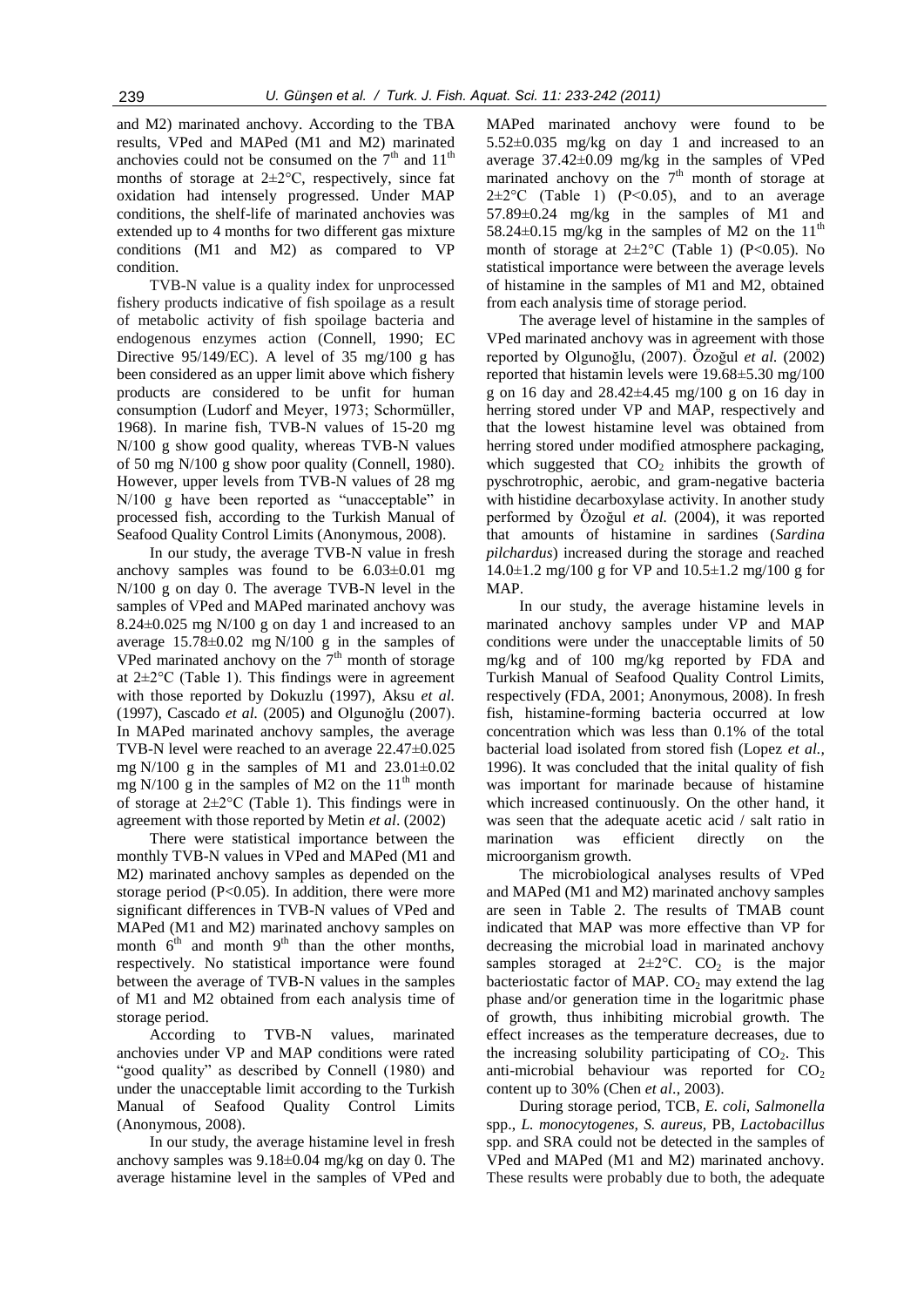acetic acid / salt ratio in marination and to dissolution of  $CO<sub>2</sub>$  in MAPed marinated anchovies which is associated with increased carbonic acid production, and with reduced pH level. In addition, these results were in aggrement with the maximum limits given by Turkish Manual of Seafood Quality Control Limits (Anonymous, 2008).

In a study performed by Fuselli *et al.* (1994) it was reported that *Staphylococcus* spp., coliform bacteria, *Enterobacteriaceae*, yeast and mould and *E. coli* could not be isolated in cold marinated anchovies (*Engraulis anchoita*) at the end of the storage. Dokuzlu (1997) reported that coliform bacteria was isolated in the level of 50 cfu/g in VPed marinated anchovies. In a study performed by Aksu *et al*. (1997), the counts of TMAB, TCB, *Staphylococcus-Micrococcus* and yeasts-moulds were reduced in anchovy marinades produced in different acid**-**salt concentrations. Similiar results was also reported by Olgunoğlu (2007).

In MAP, the ratio between the volume of gas and volume of food product (G/P ratio) should usually be 2:1 or 3:1. This high G/P ratio is also necessary to prevent package collapse because of the  $CO<sub>2</sub>$ solubility in wet foods. In our study, G/P ratio was 2:1 and no package collapse occured during storage period.

The appearance of the seafood product in VP/MAP is important because it influences the acceptability of the product to consumers. The appearance of a seafood product can be assessed visually, including pack collapse, production of drip, and discoloration. Organoleptic properties of the product can be assessed by colour, odour, flavour and texture (Özoğul and Özoğul, 2006).

In our study, when all sensory criteria were taken into consideration, VPed and MAPed (M1 and M2) marinated anchovy samples, determined as "first quality" in the beginning of the storage period, evaluated as "spoiled" and rejected by the panelists on the  $7<sup>th</sup>$  and  $11<sup>th</sup>$  months of storage at  $2\pm2^{\circ}C$ , respectively (Table 3, 4 and 5). Much more softness, browny color, acidic odour and off-flavour were experienced by the panellists in the samples of VPed and MAPed (M1 and M2) marinated anchovy on the  $7<sup>th</sup>$  and  $11<sup>th</sup>$  months than on the 6<sup>th</sup> and  $10<sup>th</sup>$  months of storage at 2±2°C, respectively.

Statistical comparisons between the results from sensoric changes during the storage period showed that there were significant differencies for reducing values depended on the storage period  $(P<0.05)$ . In addition, it was found that statistical importance between the values of apperance, odour, flavour and texture were higher in month  $6<sup>th</sup>$ , and month  $9<sup>th</sup>$  and month  $10<sup>th</sup>$  than in the other months in the samples of VPed, and M1 and M2 marinated anchovy, respectively.

It is concluded that TBA values depending on the level of faty oxidation and sensory evaluation determined the shelf-life of VPed and MAPed

marinated anchovies during storage at 2±2°C. VPed and MAPed marinated anchovies were edible until the  $7<sup>th</sup>$  and  $11<sup>th</sup>$  months of storage, respectively. The shelflife of marinated anchovies could be extended 4 months by MAP, as compared to VP, and two different gas mixture (M1 and M2) in MAP had same effect on taking to this shelf-life.

### **References**

- Aksu, H., Erkan, N., Çolak, H., Varlık, C., Gökoğlu, N. and Uğur, M. 1997. Some changes in anchovy marinades during production in different acid-salt concentrations and determination of shelf- life. Yüzüncüyıl Univ., Journal of Faculty of Veterinary Medicine, 8(1-2): 86- 90.
- Anonymous. 2008. Regulation for Changing in Turkish Manual of Seafood Quality Control Limits. Turkish Republic Formal Paper,  $21<sup>st</sup>$  of September, 2008, No. 27004.
- Barnett, H.J. and Nelson, R.W. 1991. A comparative study using multiple indices to measure changes in quality of pink and coho salmon during fresh and frozen storage. NOAA Technical Memerandum NMFS F/NWC.
- Brink, B., Damink, C., Joosten, H.M.L.J. and Huis Veld, J.H.J. 1990. Occurrence and formation of biologically active amines in foods. International Journal of Food Microbiology, 11: 73-84.
- Boknaes, N., Jensen, K.N., Andersen, C.M. and Martens, H. 2002. Freshness assessment of thawed and chilled cod fillets packed in modified atmosphere using nearinfrared spectroscopy. Lebensmittel-Wissenschaft und Technologie, 35: 628-634.
- Cann, D.C., Smith, G.L. and Houston, N.C. 1983. Further studies on marine fish stored under modified atmosphere packaging. Ministry of Agriculture, Fisheries, and Food, Torry Research Station, Aberdeen: 32-42.
- Cascado, S.P.S., Vidal-Carou, M.C., Font, A.M. and Veciana-Nogues, M.T. 2005. Influence of the Freshness Grade of Raw Fish on the Formation of Volatile and Biogenic Amines During the Manufacture and Storage of Vinegar. Marinated Anchovies. Journal of the Science of Agriculture and Food Chemistry, 53: 8586- 8592.
- Chen, S.C., Lin, C.A., Fu, A.H. and Chuo, Y.W. 2003. Inhibition of microbial growth in ready-to-eat food stored at ambient temperature by modified atmosphere packaging. Packaging Technology Science, 16: 239-247.
- Church, N. 1998. MAP fish and crustaceans-sensory enhancement. Food Science and Technology Today, 12(2): 73-83.
- Clucas, I.J. and Ward, A.R. 1991. Marinades, post-harvest fisheries development. A guide to handling. Preservation Processing and Quality, 273-277.
- Connell, J.J. 1980. Marinades. Control of Fish Quality (2nd edition), Scotland: Torry Research Station, Aberdeen: 102-105.
- Connell, J.J. 1990. Methods of assessing and selecting for quality. In: J.J. Connell (Ed.), Control of Fish Quality, Fishing News Boks, Oxford: 122-150.
- Davis, H.K. 1993. Modified atmosphere packing of fish. In: R.T. Parry (Ed.), Principles and Applications of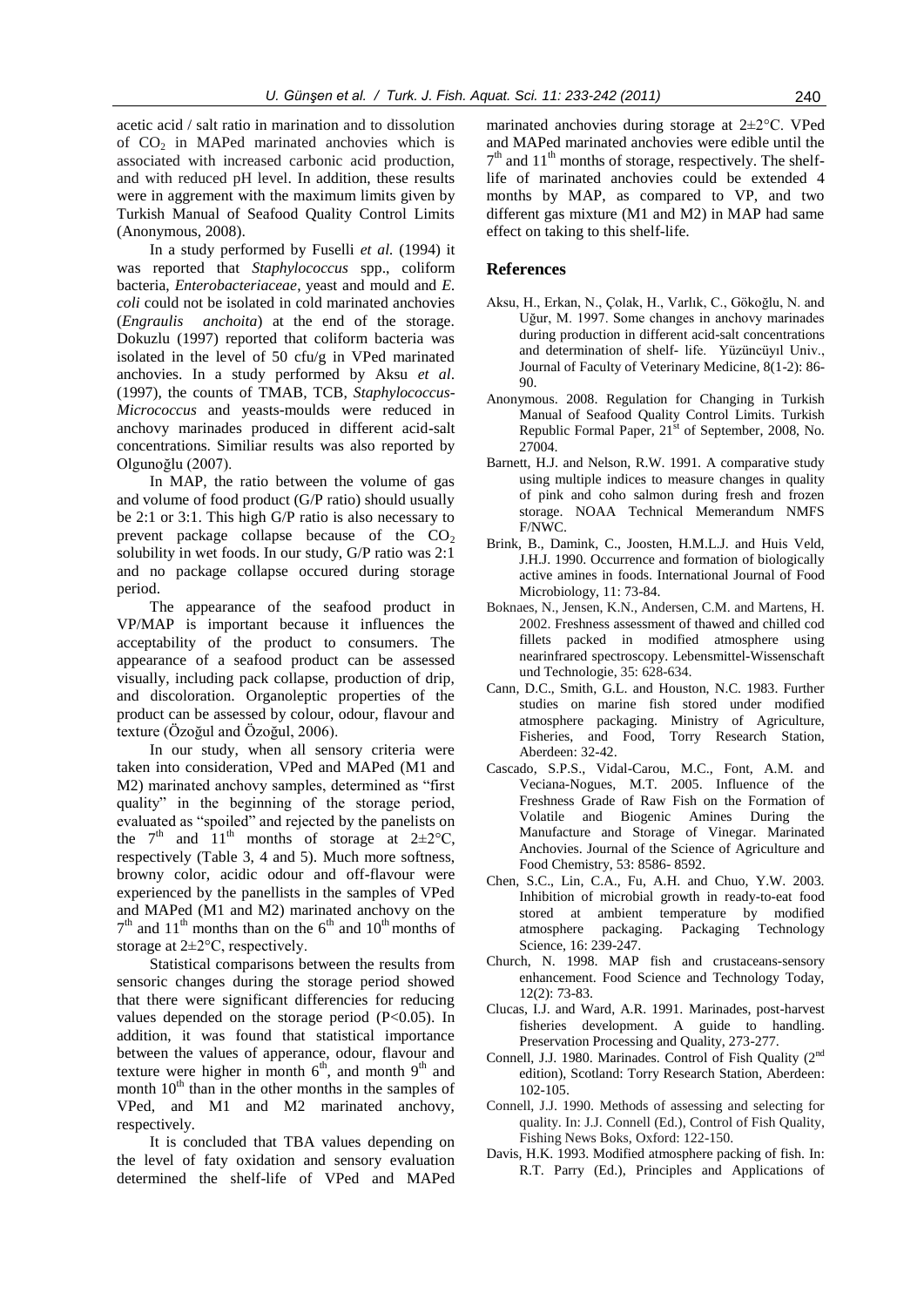Modified Atmosphere Packaging of Foods. Blackie Academic and Professional, London: 189-228.

- Dokuzlu, C. 1997. Determination of shelf-life and the effects of different acid-salt ratio on the microbiological and sensory qualities during the production of marinated anchocy. Journal of Pendik Veterinary Microbiology, 28: 81-90.
- EC Directive 95/149/EC 1995. Commission Decision of 8 March 1995 fixing the total volatile base nitrogen (TVB-N) limit values for certain categories of fishery products and specifying the analysis methods to be used*.* Official Journal, 97: 84-87.
- Fagan, J.D., Gormley, T.R. and Mhuircheartaigh, M.M. 2004. Effect of modified atmosphere packaging with freeze-chilling on some quality parameters of raw whiting, mackerel and salmon portions. Innovative Food Science and Emerging Technologies, 5: 205- 214.
- Farber, J.M. 1991. Microbiological aspects of modifiedatmosphere packaging – a review. Journal of Food Protection, 54: 58-70.
- FDA 2000. Bacteriological Analytical Manual. In: Compendium of microbiological methods for the analysis of food and agricultural methods. Association of Official Analytical Chemists, Arlington. Virginia. USA.
- FDA 2001. Fish and Fisheries Products Hazards and Controls Guidance, Third Edition*.* Chapter 7: Scombrotoxin (Histamine) Formation (A Chemical Hazard).
- Fuselli, S.R., Casales, M.R., Fritz, R. and Yeannes, M.I. 1994. Microbiology of the marination process used in anchovy (*Engraulis anchiota*) production. Lebensmittel-Wissenschaft und Technologie, 27: 214- 218.
- Gökoğlu, N., Cengiz, E. and Yerlikaya, P. 2004. Determination of shelf-life of marinated sardine (*Sardina pilchardus*) stored at 4°C. Food Control, 15: 1-4.
- Goulas, A. 2007. Combined effect of chill storage and modified atmosphere packaging on mussels (*Mytilus galloprovincialis*) preservation. Packaging Technology and Science. Published online in Wiley InterScience (www.interscience.wiley.com). doi: 10.1002/pts.793.
- Goulas, A. and Kontominas, M.G. 2006. Effect of modified atmosphere packaging and vacuum packaging on the shelf-life of refrigerated chub mackerel (*Scomber japonicus*): biochemical and sensory attributes. European Food Research and Technology*.* doi 10.1007/s 00217-006-0316-y.
- Goulas, A.E. and Kontominas, M.G. 2007. Combined effect of light salting, modified atmosphere packaging and oregano essential oil on the shelf-life of sea bream (*Sparus aurata*): biochemical and sensory attributes. Food Chemistry, 100: 287-296.
- Gould, G.W. 1996. Industry perspectives on the use of natural antimicrobials and inhibitors for food applications. Journal of Food Protection, Supplement: 82-86.
- Gram, L. and Huss, H.H. 1996. Microbiological spoilage of fish and fish products. International Journal of Food Microbiology*,* 33: 121-137.
- Huss, H.H. 1995. Post mortem changes in fish. Quality and Quality Changes in Fresh Fish. FAO, Rome: 35-92.
- Huss, H.H., Dalgaard, P. and Gram, L. 1997. Microbiology of fish and fish products. In: J.B. Luten, T. Bùrresen

and J. Oehlenschläger (Eds.), Seafood from Producer to Consumer, Integrated Approach to Quality, Elsevier, Amsterdam: 413-430.

- ISO 2001. Microbiology of Food and Animal Feeding Stuffs - Horizontal Method for the Enumeration of ßglucuronidase-positive *Escherichia coli*. Part 2: Colony-count technique a 44°C using 5-bromo-4 chloro-3-indoyl-beta-D-glucuronide. ISO 16649-2.
- Jorgensen, L.V., Huss, H.H. and Dalgaard, P. 2000. The effect of biogenic amines production by single bacterial cultures and metabiosis on cold-smoked salmon. Journal of Applied Microbiology, 89: 920- 934.
- Koski, D.V. 1988. Is current modified/controlled atmosphere packaging technology applicable to the U.S. food market? Food Technology, 9: 54.
- Lopez, L.M., Rosselot, G. and Mamartry, J.P. 1996. Determination of gizzerosine activity in fish meal with a homologous radioimmunoassay. Poultry Science, 75: 873-880.
- Ludorff, W. and Meyer, V. 1973. Fische und fischerzeugnisse. Paul Parey Verlag, Hamburg-Berlin, 309 pp.
- Masniyom, P., Benjakul, S. and Visessanguan, W. 2002. Shelf-life extension of refrigerated sea bass slices under modified atmosphere packaging*.* Journal of the Science of Food and Agriculture, 82: 873-880.
- Metin, S., Erkan, N., Baygar, T. and Özden, Ö. 2002. Modified atmosphere packaging of fish salad. Fisheries Science, 68: 204-209.
- Olgunoğlu, I.A. 2007. Sensory, chemical and microbiological changes of marinated anchovy (*Engraulis engrasicholus* L.1758). PhD thesis. Adana: University of Çukurova, Department of Fisheries, Institute of Natural and Applied Sciences.
- Özoğul, F., Polat, A. and Özoğul, Y. 2004. The effects of modified atmosphere packaging and vacuum packaging on chemical, sensory and microbiological changes of sardines (*Sardina pilchardus*). Food Chemistry, 85: 49-57.
- Özoğul, F., Taylor, K.D.A., Quantick, T.P. and Özoğul, Y. 2000. Chemical, microbiological and sensory evaluation of Atlantic herring (*Clupea harengus*) stored in ice, modified atmosphere and vacuum pack. Food Chemistry, 71: 267-273.
- Özoğul, F., Taylor, K.D.A., Quantick, T.P. and Özoğul, Y. 2002. Changes in biogenic amines in herring stored under modified atmosphere and vacuum pack. Journal of Food Science, 67: 2497-2501.
- Özoğul, F. and Özoğul, Y. 2006. Biogenic amine content and biogenic amine quality indices of sardines (*Sardina pilchardus*) stored in modified atmosphere packaging and vacuum packaging. Food Chemistry, 99: 574-578.
- Pastoriza, L., Sampedro, G., Herrera, J.J. and Cabo, M.L. 1998. Influence of sodium chloride and modified atmosphere packaging on microbiological, chemical and sensorial properties in ice storage of slices of hake (*Merluccius merluccius*). Food Chemistry, 61(1/2): 23-28.
- Ramanathan, L. and Das, N.P. 1992. Studies on the control of lipid oxidation in ground fish by some polyphenolic naturel products. J. Agric. Food Chemistry, 40:17-21.
- Reddy, N.R., Roman, M.G., Villanueva, R.M., Solomon, H.M., Kautter, D.A. and Rhodehamel, E.J. 1997. Shelf-life and *Clostridium botulinum* toxin